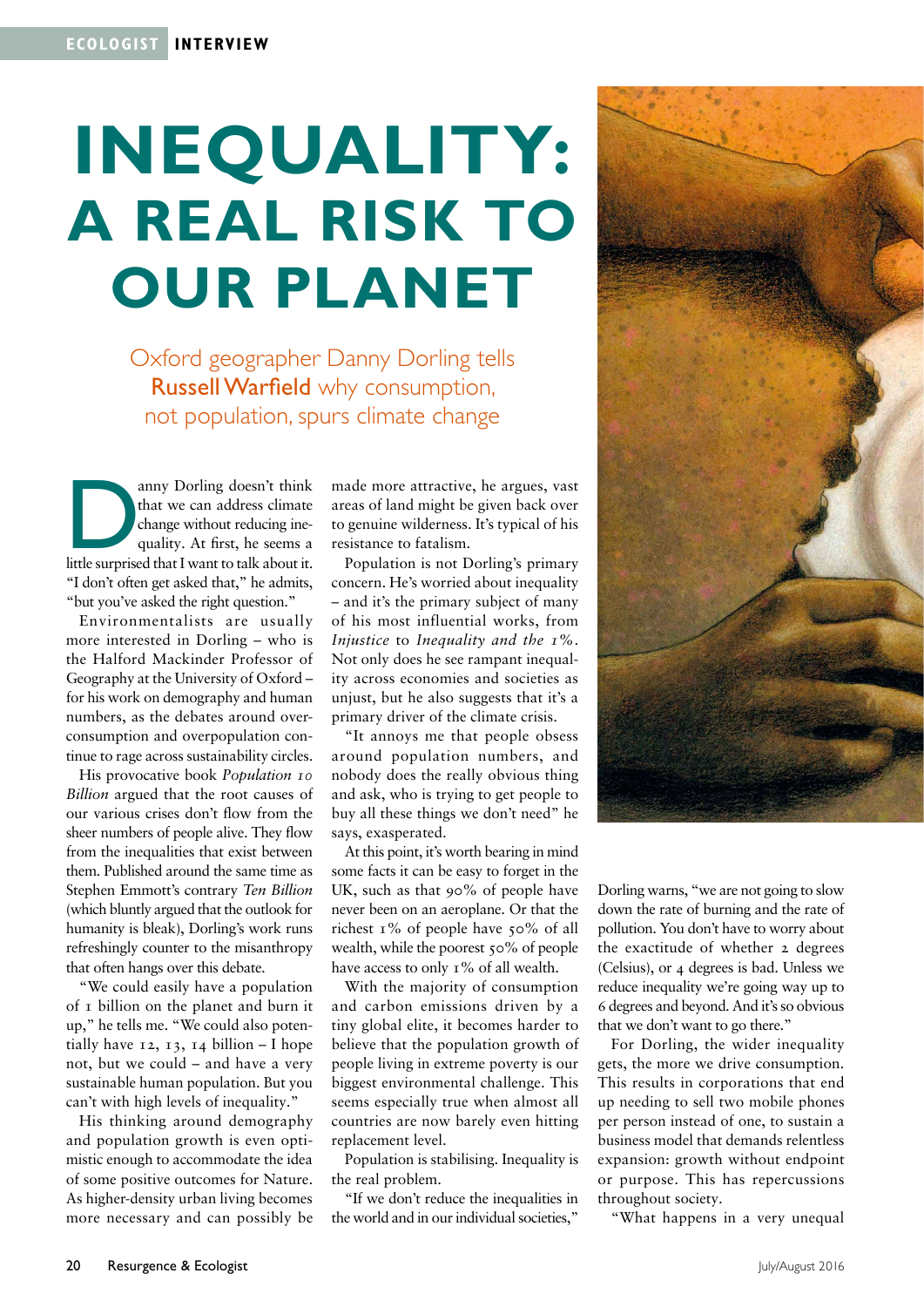

Illustration by Pawel Kuczynski www.pawelkuczynski.com

world is that people start to get expectations to do things and behave in ways that don't actually even make them happy," he explains. "And it's perfectly natural to think: if someone else can do this, why shouldn't I? It looks nice to drive a car, so why should I use the train or a bus?"

He adds: "These unequal societies produce an enormous amount of energy at the top of those societies to make money. Just to make the richest even richer."

This link between inequality and climate change seems clear, but it strikes me that they are related in a second way. Not only does any solution to the climate crisis demand greater socioeconomic equality: we might also be living through our last chance to do it.

Disasters like the displacement of billions and chronic food shortages don't feel to me like the ideal backdrops to more egalitarian politics. Happily, Dorling is more optimistic.

"I can't see why climate change should increase or decrease inequality on its own," he admits, to my surprise. "We think that the places it will affect most will be the global South because people are living precariously there. However, they're also more resilient in not requiring such a sophisticated infrastructure as we do. If the North Atlantic Oscillation ends because we suddenly have melting of sea ice, and the Gulf Stream stops – unlikely, but possible – we'll have to think about how to evacuate the UK. That's a possible sudden event that would dramatically affect this extremely rich country. We'd have to find countries willing to take us as refugees. Would France or Germany take us?" he asks with an ironic smile.

I take his point that some of the worst effects of climate change could – at a stretch – hit prosperous areas earlier than developing countries. But surely such existential threats will cause existing inequalities to lock into place, the gulf between 1% and the 99% widening to an unthinkable degree as the privileged do all they can to preserve a workable way of life?

"That's the *Blade Runner* future," Dorling replies. "The reason it might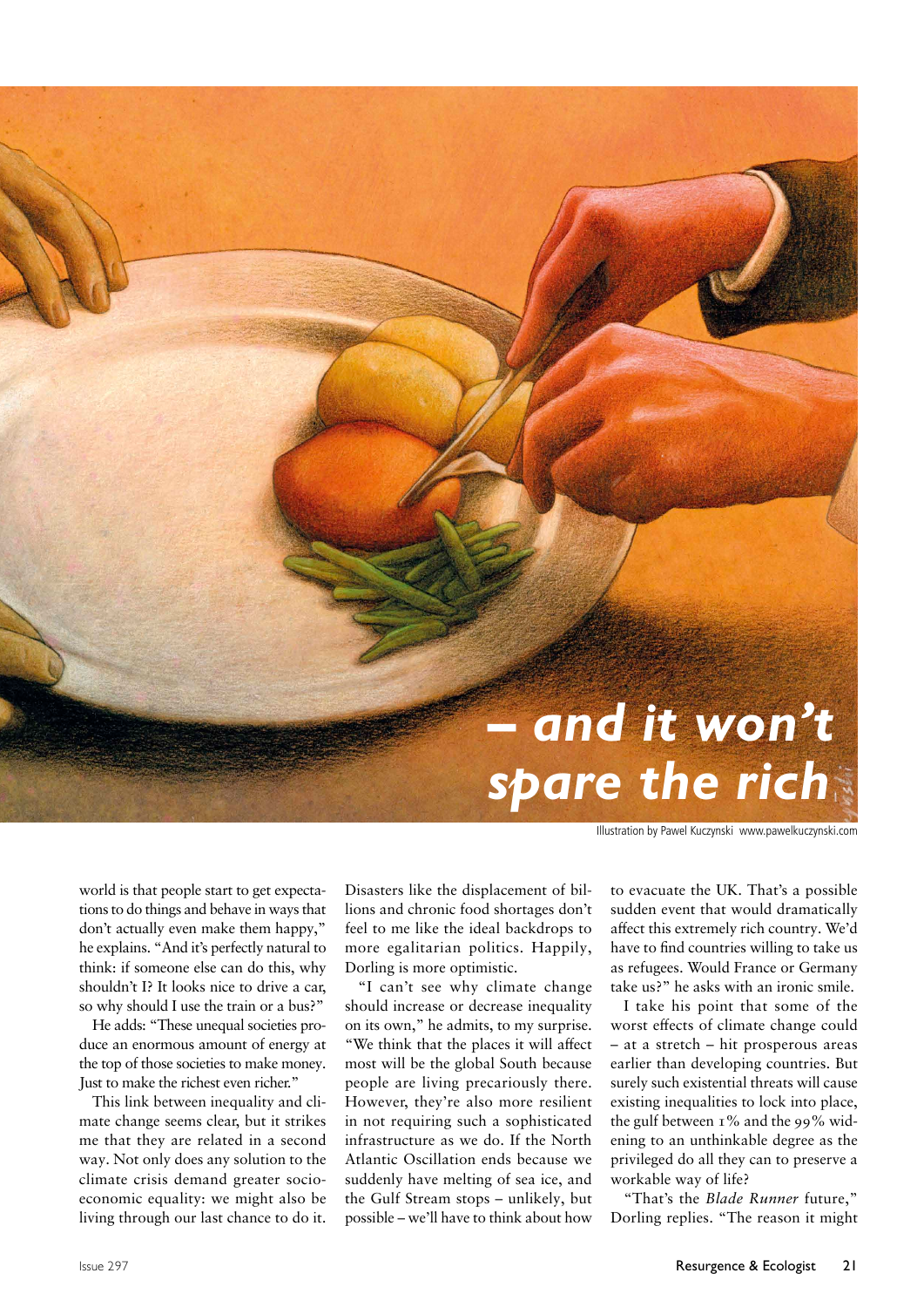### **The signs of inequality**

Inequality is one of the most pressing social justice issues of our time. We now live in a world where the 62 richest people have as much wealth as half of the rest of the world combined, *Russell Warfield writes.*

If you want to see examples of this injustice, the UK is the perfect place to start. Under the austerity and neoliberalism of our current economic policies, we now see the top 10% richest households holding over 70% of all wealth.

The result is that we see inequality across nearly all areas of life in the UK.

#### **Income and poverty**

"The UK has the highest rate of economic inequality in Europe," Danny Dorling says. "The best-off 10% use of 28% of all income. In no other large European country do they take as much. In the more equitable countries of Europe the poor are paid enough in wages or their benefits are sufficient that they do not need to resort to food banks."

The recent return of the food bank is arguably the most striking example of modern inequality in Britain. In 2009, the Trussell Trust – one of the UK's foremost networks of food banks – gave just over 25,000 people three-day emergency food parcels. In 2015, they helped over a million people.

#### **Race and gender**

Campaign groups like Sisters Uncut highlight how current economic policies don't just drive inequality – they often hit the most vulnerable groups in society the hardest.

"Only around a quarter of the best-off 1% in the UK are women," Dorling explains. "On the other hand, the majority of the poor are women, and women have been most affected by the cuts and austerity."

"The picture by ethnicity is more complex," he continues. "Disproportionate numbers of people in the poorest quarter of British society are not white, but there are disproportionate numbers of ethnic minorities in the best-off 10%, too."

#### **Housing**

Since British governments started selling off public housing to private landlords without building new council houses, we've seen the emergence of what has come to be known as "Generation Rent".

"The housing crisis in the UK is fundamentally a crisis of not distributing housing well," Dorling argues. "An increasing proportion of our homes are under-used and empty because of growing inequalities. We had more bedrooms per person in the UK in 2011 than in 2001. There is not a lack of supply, but people do become too concentrated where the wealthiest now live."

#### **Education**

Education to university level used to be provided without the burden of debt. Today, tuition fees have risen to  $\mathcal{L}_9$ ,000, with maintenance grants being totally scrapped.

This means that the poorest in society can graduate with the most debt – up to  $\xi$ 53,000 for most undergraduate courses.

Dorling observes that the UK, "and especially England (but also Edinburgh), has an education system that is more segregated than is found elsewhere in the affluent world. Such segregation is only affordable because economic inequalities are so high. The private school system is the peak of the segregation, but it continues throughout the state system."

not happen is that it can only work for a fraction of the  $1\%$  – the very richest of the richest. And they'd have to be unprecedentedly devious and wellcoordinated to make that happen."

Dorling is suspicious of any attempts to see projections of the future as inevitable, especially when humans seem to have an innate capacity to assume the worst. But he's not a deluded optimist. He fully recognises the gravity of the threat, especially in an increasingly globalised and therefore fragile world.

"What we're trying now is on a single planetary scale, so we can't afford to fail in a way that we could with past attempts to settle into separate villages," he explains. "It *is* scary." And most frightening of all? "There are people who still think we can carry on expanding – that we can just go out into space, and that capitalism can continue. It's so ridiculous."

It might be ridiculous, but some genuinely think it's more plausible to desert a wrecked planet on spaceships than it is to reorganise economies. In a capitalist discourse of such hubris, Dorling's call for equality is a comfortingly measured voice, especially when we're faced with the existential threat of climate change.

"I think we're likely to survive this one," he assures me, but it's not permission for complacency. His optimism is balanced by a deeper pessimism.

"The worry", he says, "is that there will be something else. Something we haven't thought of yet."

Nobody worried about totalitarianism before it happened, he suggests by way of example. And nobody worried about nuclear war during totalitarianism. Who can say – or even speculate – what humanity will have to confront in the decades to come?

For better or worse, the future remains unwritten, and nothing is inevitable. Danny Dorling's glass is neither half full nor half empty. It hasn't been poured yet. In the meantime, we'd do well to concentrate on reducing inequality if we want to best prepare for whatever might be coming next. R.

Danny Dorling's latest book, *A Better Politics*, is available in a free digital edition at www.dannydorling.org/books/ betterpolitics/